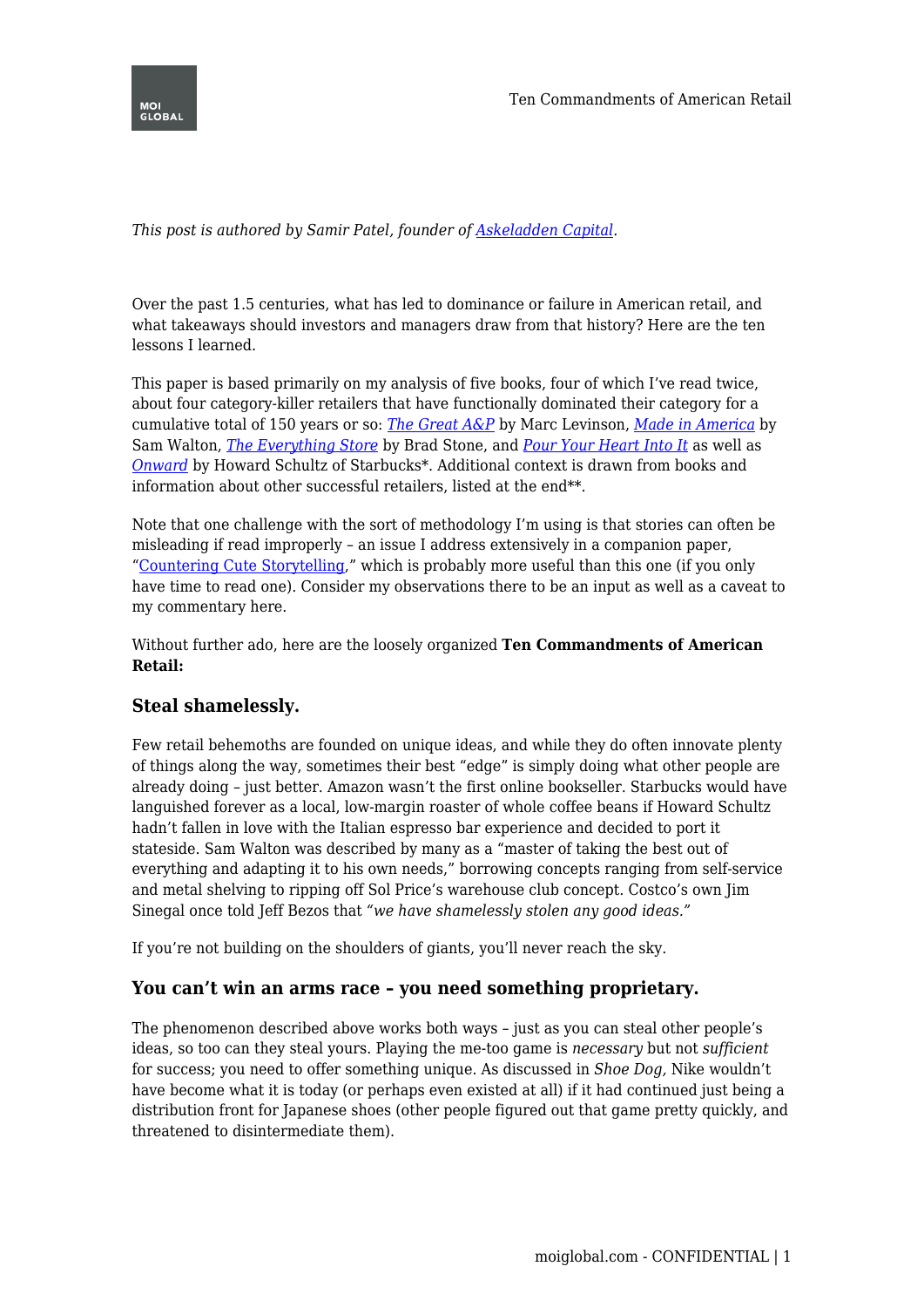

Sources of moat can include (the more the better):

- proprietary product (Starbucks Frappuccinos, The Container Store's 'elfa' line, Amazon's "long tail" and used-good availability via Marketplace, Apple stores)
- unparalleled customer support (Amazon, Zappos, Container Store)
- unparalleled convenience (I would argue Amazon wins on this front more than price, especially with Prime)
- low prices driven by an unbeatable cost structure or different business model, and perhaps vertical integration in some aspect of the business like product or distribution/logistics (Costco, Wal-Mart, Great A&P, IKEA… maybe Amazon?)

The current death of undifferentiated mall-based retailers hawking other people's commoditized merchandise is not a new story, but merely the next in a long line of retail death: it started with mom-and-pop grocery and variety stores in the late 1800s, and on and on and on…

### **Customer relationships matter, and therefore so do your front-line employees (probably).**

It's hard to win customer loyalty and easy to lose it; non-customer-focused retailers uniformly died while all of those that survived focused on the customer (again, it's *necessary but not sufficient* for success.) The corollary to this is that customer interactions are often critical to get right; for businesses with a physical presence, this means that investing a little higher wage to put forth a better, more motivated associate is probably worthwhile (this was the classic Wal-Mart philosophy, and apparently one they are now re-learning.) Starbucks, The Container Store, Zappos, The Home Depot, and others have all in some way taken this approach. Moreover, in Schultz's *Onward*, one of the core points is that by the mid-2000s, Starbucks was more focused on comps than customers – and they suffered for it.

Amazon is perhaps the notable exception; its "front-line" employees (in the warehouse, shipping packages) may or may not be treated well (it is an open question), but the customer relationship is maintained via algorithms, personalization, and Bezos's top-down ultimatum that customers not walk away unhappy.

#### **Adapt to your customers; don't expect them to adapt to you.**

As Arthur Blank puts it on page 237 of *Built From Scratch*, *"[Home Depot] learned that the consumer dictates who we must be, what we must be, what our content must be, and what services we must give them."*

Retail is not the right industry for purists. The Starbucks of today is perhaps best known for frilly, ridiculously customized drinks (double-pump hazelnut cappuccino with soy milk and stiff foam, exactly 197 degrees) but there was a time when the company had a bitter internal debate about *whether or not to offer non-fat milk* because it violated the Italian coffee experience and the purity of their dark roast. The company eventually realized it needed to be what its customers wanted it to be, not a carbon-copy replica of some mythological Italian ideal, and now adapts to local markets (offering flavors like Black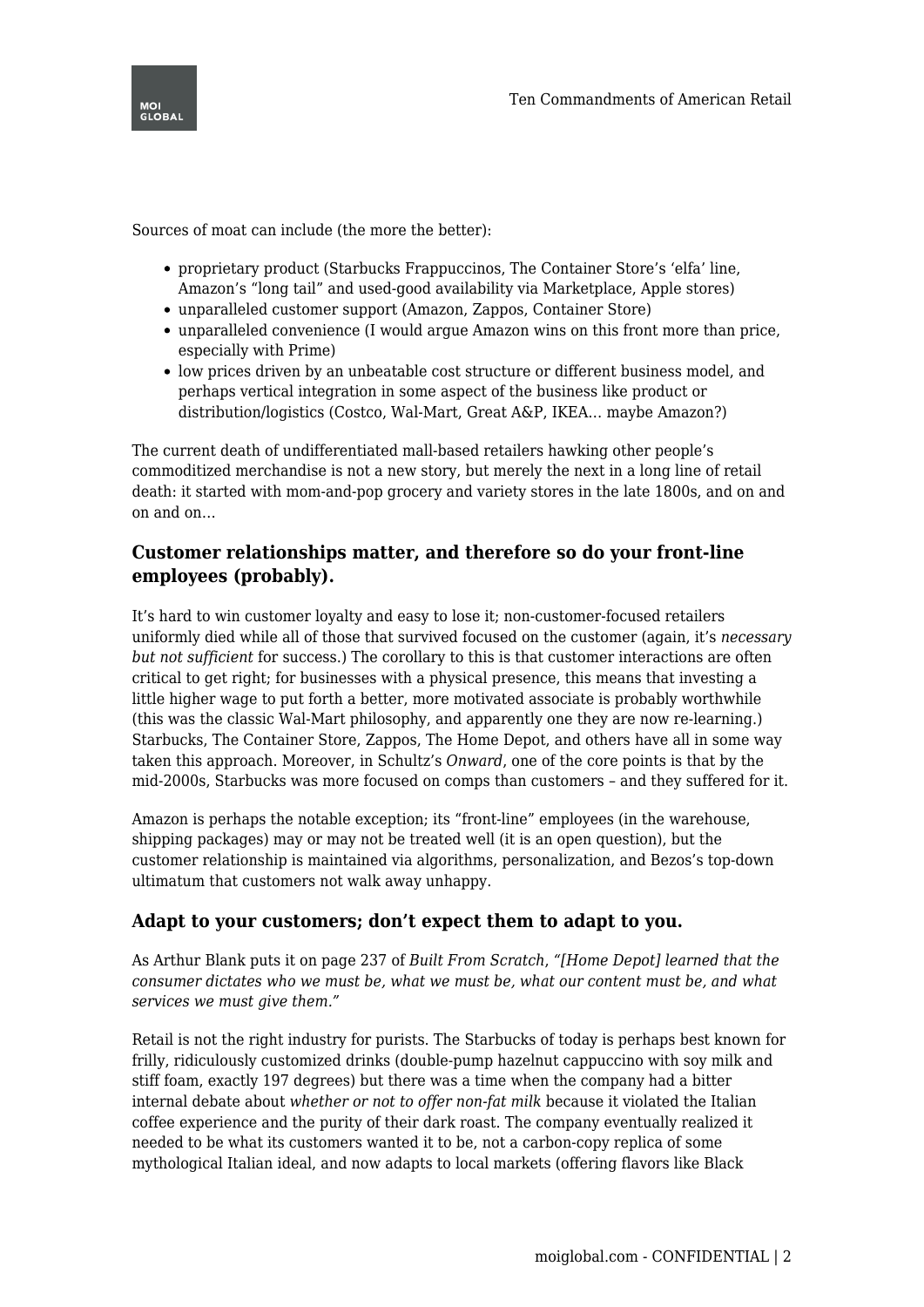



Sesame in China, for example).

Similarly, when Wal-Mart tried to literally copy West-Coast Fed-Mart warehouse clubs into the Midwest, they found out that Midwesterners don't quite like wine as much as Californians (similarly, they found that Southern treat "Moon Pies" didn't sell so well in Wisconsin.) Notably, even the notoriously arrogant Apple was forced to capitulate on the issue of screen sizes, as consumers threatened to vote with their wallets and purchase Android phones that were superior on that dimension – one valued by customers, but not by Apple.

#### **If you don't cannibalize yourself, somebody else will.**

*"There are no annuities in this business."* – Jim Sinegal

*"It's easier to invent the future than to predict it."* – Alan Kay, via Jeff Bezos

If you think today's disruption is bad, try the freaking 1890s – 1940s. While retailers today can at least *define* their existential threat with one of two words (i.e. Amazon/e-commerce), retailers in that 50-year period faced an unprecedented deluge of technological innovations, macro circumstances, and shifting consumer preferences that seemed to upend their business faster than they could say "corporate strategy" – think *transcontinental railroad, the automobile, suburbanization, refrigeration, the Robinson-Patman Act, and two World Wars,* just to start with.

The Great Atlantic & Pacific Tea Company succeeded under the Hartford brothers' lead for so long not due to one monolithic strategy (other than focusing on low margins / low price for most of their history), but rather by consistently evolving: from shopping palaces with lavish "trading stamp" premiums to no-frills low-price stores to supermarkets to even bigger supermarkets, everything from the store format to the service format changed. Often, stores became obsolete within a few years of being built, but the Hartfords displayed unusual willingness to ignore sunk costs and rip them to shreds and rebuild if that was what was required.

While no other retailer has perhaps had to face the breadth of challenges that A&P did, other successful retail magnates took the same tack – Sam Walton made it his personal mission to ensure constant change was part of the Wal-Mart culture, and Jeff Bezos fought hard against the "institutional no" as Amazon scaled, which resulted in the creation of wholly new businesses like AWS. In particular, Bezos gave the Kindle team not just license, but *encouragement*, to disrupt their own physical-book business. In contrast, Borders and Barnes & Noble, wedded to their legacy business models, failed to adapt quickly enough to the new era. One perished, and the other now faces existential threat and seems unlikely to recover anything resembling its former glory. Historically, there are so many retailers in this category (Montgomery Ward, J.C. Penney, Woolworth's, Sears…) that you could spend a day naming them all.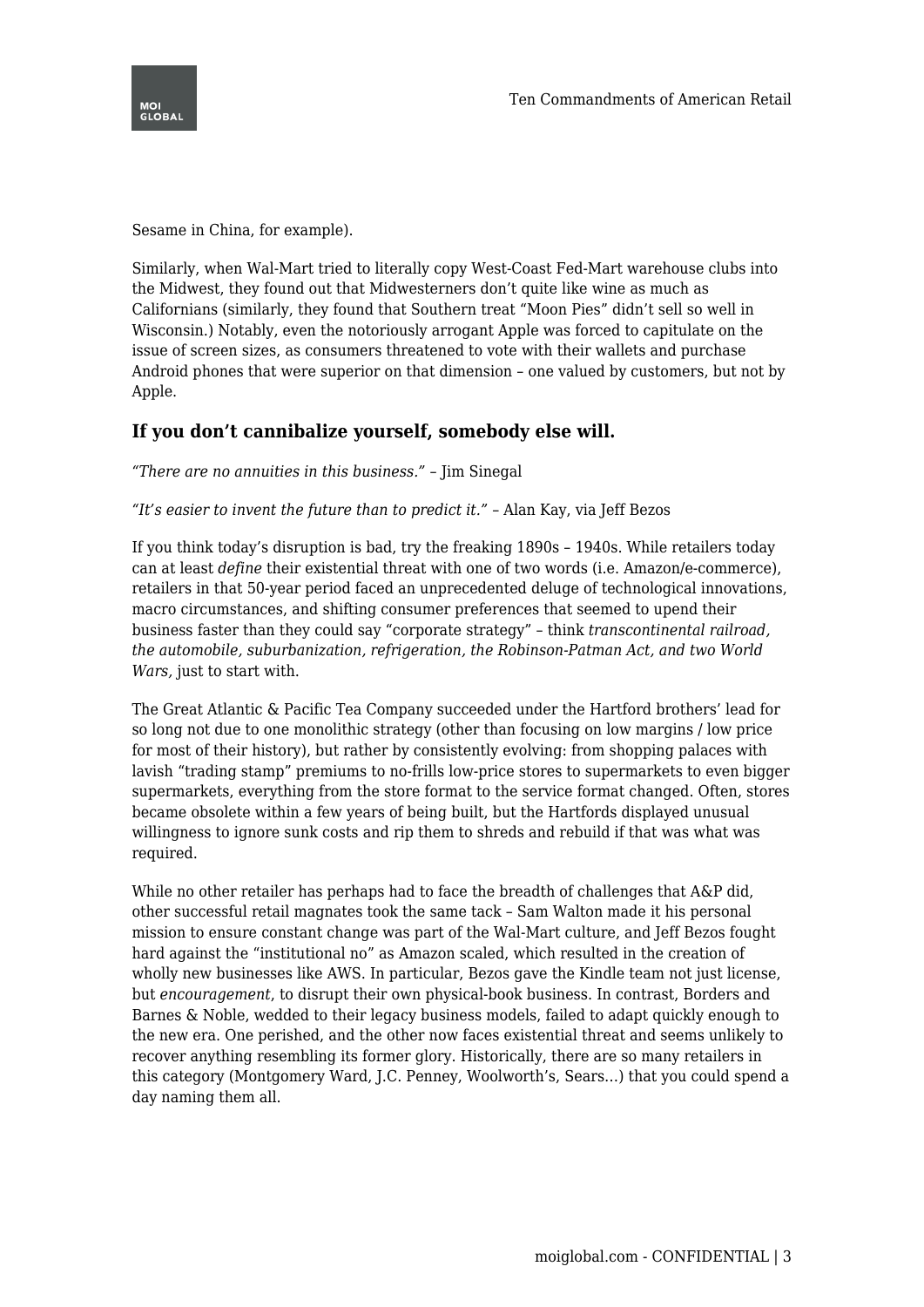# **"Founder-led" seems to be the way to go – maintaining culture in the absence of a guiding light is hard.**

In light of the above, principal-agent issues are very real when it comes to retailers – even with the Hartfords as the only meaningful stakeholders of The Great A&P, they faced resistance from local managers for whom tearing up existing stores to build new, unproven ones was a negative.

Indeed, to surmount this local-vs-global optimization problem – i.e., that agents are usually incentivized, both in terms of status and money, to maintain their position atop the local hill rather than facing the challenging trek down through a valley to reach the mountaintop where you need to get to – it seems to pay to have a strong principal atop the business. Otherwise, there's no champion for optically bad / operationally disruptive measures that are critical to long-term success. Oftentimes, businesses can even become "locked in" to a certain way of doing things, and their business model / "institutional imperatives" constrain them from fully targeting new markets in new ways, as discussed extensively in *The Innovator's Dilemma* by Clayton Christensen.

Howard Schultz saw this problem at Starbucks once he left – rather than his bottom-up "one customer, one cup" focus, the organization's focus shifted to top-down aggregate numbers like comps, number of stores, etc, and Starbucks lost its way, driven by Wall Street comp expectations rather than a focus on the customer and the barista. John Hartford was in stores and on the road all the time, and A&P quickly fell from grace after he and his brother passed away.

Meanwhile, Jeff Bezos has a public email address and, with the help of his assistants, reads all customer emails sent to him, escalating some to the customer service team with an ominous "?" Sam Walton liked to sit down with truckers and associates to get a ground-up view of the business. One wonders if Wal-Mart would have mounted an earlier and more effective e-commerce initiative if Sam Walton had still been alive to watch Amazon grow.

Success in retail seems to require a strong, motivated principal maintaining the culture and focus. It is notable, I think, that there seem to be few world-class retailers *not* run by "founders." I put that in airquotes because Tony Hsieh, Howard Schultz, and the Hartford Brothers,for example, weren't *technically* the founders of their respective businesses… but they were close enough and certainly weren't free-agent managers.

## **Fail fast.**

No retail empire is without its share of failures. Starbucks had plenty of failed products like *Sorbetto* and *Mazagran*, as well as a poorly-considered mid-2000s foray into entertainment somewhat reminiscent of what sent Six Flags into bankruptcy. Amazon's entry into categories like jewelry yielded far less payoff than originally expected, and its attempt to compete with eBay in auctions essentially failed entirely (though it did sort of transform into the company's hugely successful Marketplace third-party platform).

The key seems to be a willingness to try new things and tolerate failure – Sam Walton noted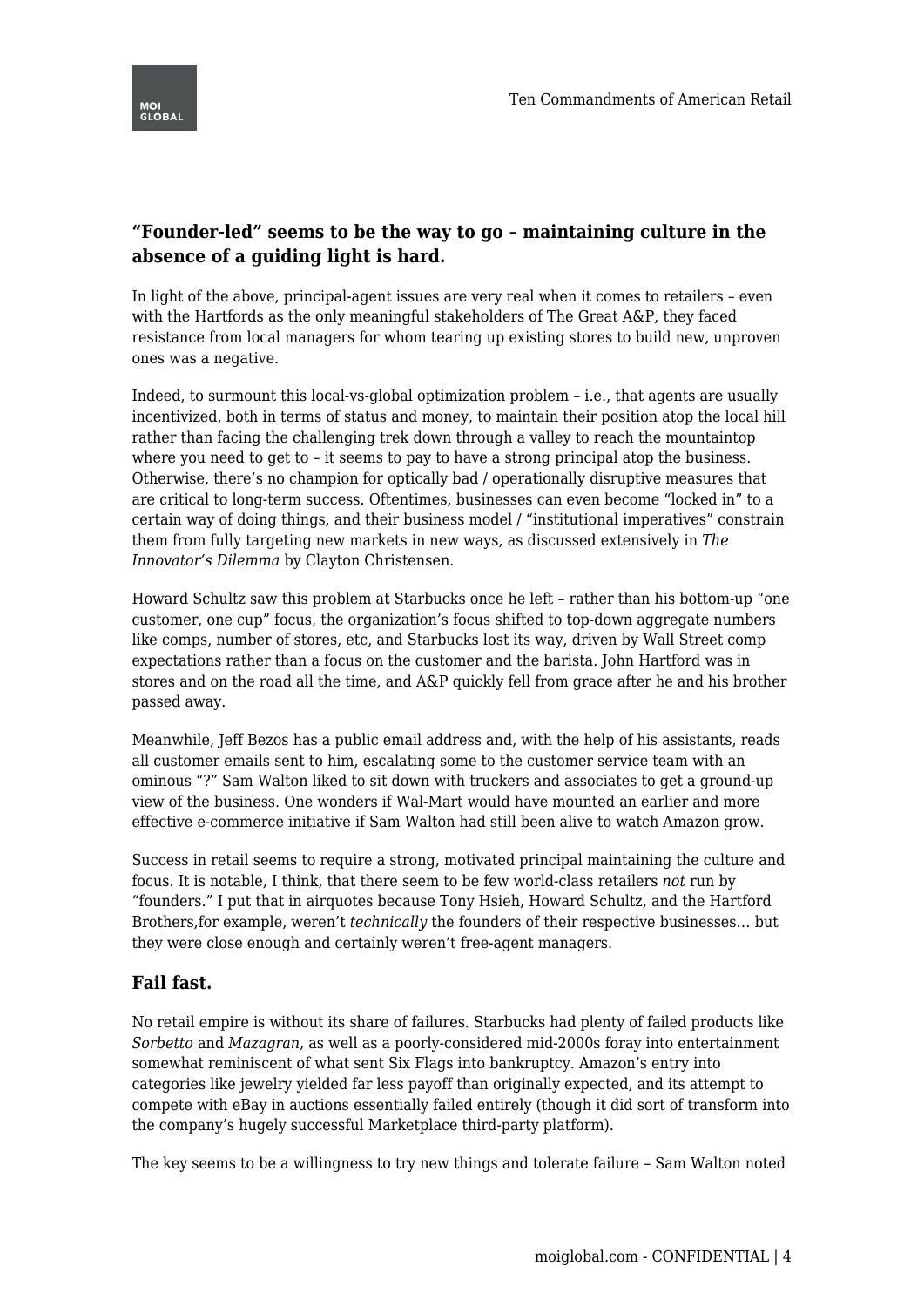

he had a strong expectation that he would win, but also a willingness to shake off mistakes along the way – but to not be stubborn and take a "my way or the highway" approach.

## **Buzz buzz.**

Tech titans Peter Thiel and Marc Benioff both point out that *marketing matters* – you can have a good product, but it isn't necessarily going to sell itself. The Great A&P launched itself into the public consciousness with blatantly false ads (we'll save the ethics lecture for another time). Far from the staid image it has in present times, Wal-Mart of the '50s and '60s had entertainment ranging from donkey rides to popcorn/ice cream machines to pieeating contests, and stunts like literal pyramids of toothpaste or giant displays of womens' panties at fire-sale prices. Starbucks often collaborated with Kenny G in the early days, and after a slow opening in Chicago, focused on promoting openings in new markets. The Container Store similarly created pre-launch buzz at its stores. Even after two decades, when Starbucks launched VIA instant coffee, it created buzz by getting reporters/analysts to drink what they *thought* was conventionally-brewed coffee but turned out to be VIA (which grabbed a lot of headlines).

# **A "land grab" may be necessary… but scaling isn't trivial.**

Many of the retailers seemed to have a Get Big Fast mantra – given the "cloning" issue discussed above, as well as the benefits of scale for cost structure, branding, and supplier negotiating power, it seems like in many cases, growing faster than is advisable is usually advisable. First mover advantages are limited – indeed, remember that most great retailers were *not* truly first movers in a category. The Great A&P, Wal-Mart, Amazon, and Starbucks all expanded at a breakneck pace and managed to outrun imitators.

However, scale brings problems: corporate culture doesn't work the same way when you don't know everyone's name and everyone's spread out across the country. These transitions can often prove to be a stumbling block.

## **You either die a hero, or live long enough to see yourself become the villain.**

We Americans love underdogs – until the underdog puts everyone on the mat and becomes the reigning champion. Every retailer that grows really large (A&P, Wal-Mart, Amazon, Starbucks all faced this) eventually become a lightning-rod for criticism by populists and politicians alike, *whether or not it is deserved* – South Park's ["Gnomes" \(S02E17\)](http://southpark.cc.com/full-episodes/s02e17-gnomes) has a witty take on this. This phenomenon can often result in challenges ranging from employee morale to executive distraction to political pressure (as A&P found out for seemingly two decades).

On the other hand, long-gone small-town mom-and-pop shops are immortalized as Ellie Walker's drugstore in Mayberry (Andy Griffith,  $S01E04$ ) – a friendly place with a friendly face where little Opie can get an ice cream, maybe even for free. Reality is vastly different, of course – the reason small-town shops died is because they had high prices, poor selection,